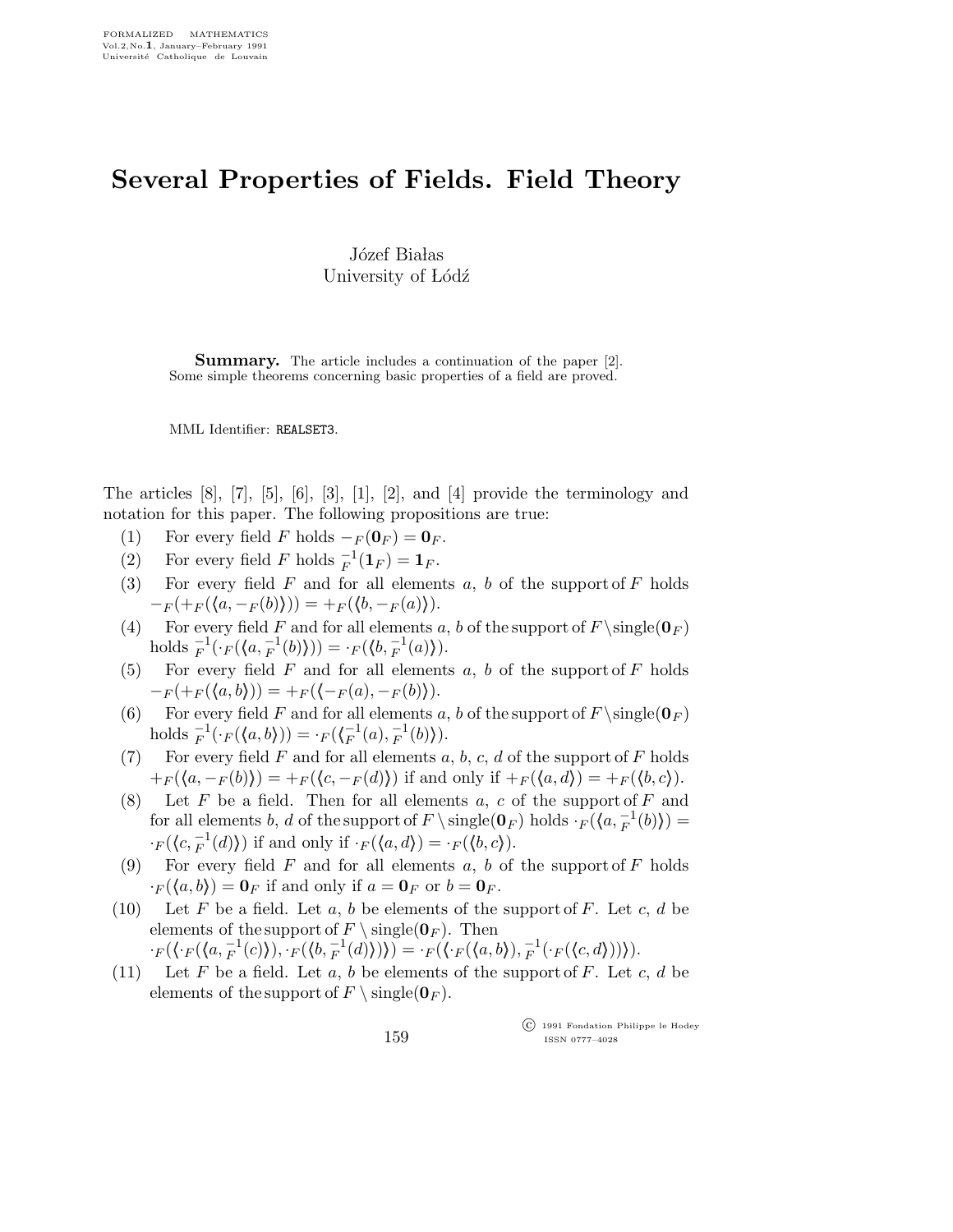Then  $+_{F}(\langle \cdot_F(\langle a, F^{-1}(c) \rangle), \cdot_F(\langle b, F^{-1}(d) \rangle)) =$  $\cdot_F(\langle +_F(\langle \cdot, d \rangle), \cdot_F(\langle b, c \rangle)), \frac{-1}{F}(\cdot_F(\langle c, d \rangle)))\rangle.$ 

Let F be a field. The functor osf F yielding a binary operation of the support of  $F$ is defined as follows:

(Def.1) for all elements x, y of the support of F holds  $(\text{osf } F)(\langle x,y \rangle) = +F(\langle x, -F(y) \rangle).$ 

The following propositions are true:

- (12) For every field F and for every binary operation S of the support of F holds  $S = \text{osf } F$  if and only if for all elements x, y of the support of F holds  $S(\langle x,y\rangle) = +F(\langle x,-F(y)\rangle).$
- (13) For every field  $F$  and for all elements  $x, y$  of the support of  $F$  holds osf  $F(\langle x,y\rangle) = +F(\langle x,-F(y)\rangle).$
- (14) For every field  $F$  and for every element  $x$  of the support of  $F$  holds osf  $F(\langle x,x\rangle) = \mathbf{0}_F$ .
- (15) For every field F and for all elements a, b, c of the support of F holds  $\cdot_F(\langle a, \text{osf } F(\langle b, c \rangle)) \rangle = \text{osf } F(\langle \cdot_F(\langle a, b \rangle), \cdot_F(\langle a, c \rangle)) \rangle.$
- (16) For every field F and for all elements a, b of the support of F holds osf  $F(\langle a,b \rangle)$  is an element of the support of F.
- $(17)$  For every field F and for all elements a, b, c of the support of F holds  $\cdot_F(\langle \text{osf } F(\langle a,b \rangle),c\rangle) = \text{osf } F(\langle \cdot_F(\langle a,c \rangle), \cdot_F(\langle b,c \rangle)).$
- (18) For every field F and for all elements a, b of the support of F holds osf  $F(\langle a,b \rangle) = -F(\text{osf } F(\langle b,a \rangle)).$
- (19) For every field  $F$  and for all elements  $a, b$  of the support of  $F$  holds osf  $F(\langle -F(a),b\rangle) = -F(\langle a,b\rangle)).$
- (20) For every field F and for all elements  $a, b, c, d$  of the support of F holds osf  $F(\langle a,b \rangle) = \text{osf } F(\langle c,d \rangle)$  if and only if  $+F(\langle a,d \rangle) = +F(\langle b,c \rangle)$ .
- (21) For every field F and for every element a of the support of F holds osf  $F(\langle 0_F , a \rangle) = -F(a).$
- (22) For every field F and for every element a of the support of F holds osf  $F({a, \mathbf{0}_F}) = a$ .
- (23) For every field F and for all elements a, b, c of the support of F holds  $+ F(\langle a,b \rangle) = c$  if and only if osf  $F(\langle c,a \rangle) = b$ .
- (24) For every field F and for all elements a, b, c of the support of F holds  $+ F(\langle a,b \rangle) = c$  if and only if osf  $F(\langle c,b \rangle) = a$ .
- (25) For every field F and for all elements  $a, b, c$  of the support of F holds osf  $F(\langle a, \text{osf } F(\langle b, c \rangle)) \rangle = +F(\langle \text{osf } F(\langle a, b \rangle), c \rangle).$
- (26) For every field F and for all elements a, b, c of the support of F holds osf  $F(\langle a, +_F(\langle b, c \rangle)) \rangle = \text{osf } F(\langle \text{osf } F(\langle a, b \rangle), c \rangle).$

Let  $F$  be a field. The functor ovf  $F$  yields a function from the support of  $F\#$ (the support of  $F \setminus \{ \text{single}(\mathbf{0}_F) \}$ ) into the support of  $F$  and is defined as follows: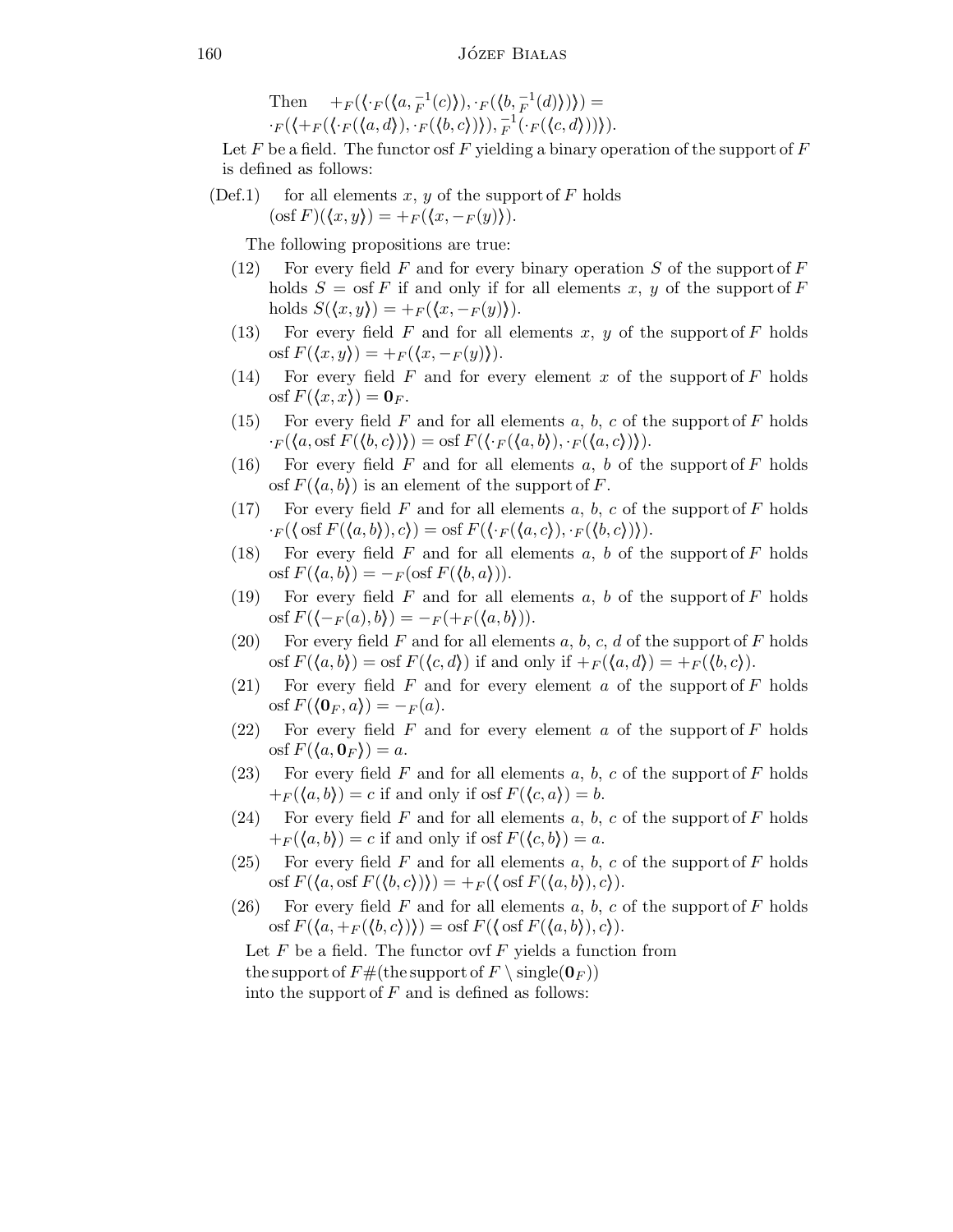(Def.2) for every element x of the support of  $F$  and for every element y of the support of  $F \setminus \text{single}(\mathbf{0}_F)$  holds  $(\text{ovf } F)(\langle x, y \rangle) = \cdot_F (\langle x, \frac{1}{F}(y) \rangle).$ 

Next we state a number of propositions:

- $(27)$  Let F be a field. Then for every function D from the support of  $F#$ (the support of  $F \setminus \{ \text{single}(\mathbf{0}_F) \}$ ) into the support of F holds  $D = \text{ovf } F$  if and only if for every element x of the support of F and for every element y of the support of  $F \setminus \{ \text{single}(\mathbf{0}_F) \}$ holds  $D(\langle x,y\rangle) = \cdot_F(\langle x,\frac{-1}{F}(y)\rangle).$
- (28) For every field  $F$  and for every element  $x$  of the support of  $F$  and for every element y of the support of  $F \setminus \{ \infty(F) \}$  holds ovf  $F(\langle x,y \rangle) =$  $\cdot_F(\langle x,\frac{-1}{F}(y)\rangle).$
- (29) For every field F and for every element x of the support of  $F \setminus \{ \text{single}(\mathbf{0}_F) \}$ holds ovf  $F(\langle x,x\rangle) = 1_F$ .
- (30) For every field  $F$  and for every element  $a$  of the support of  $F$  and for every element b of the support of  $F \setminus \{(\mathbf{0}_F) \text{ holds over } F(\langle a,b \rangle) \text{ is an}$ element of the support of  $F$ .
- (31) For every field F and for all elements a, b of the support of F and for every element c of the support of  $F \setminus \{0_F\}$  holds  $\cdot_F(\langle a, \text{ovf } F(\langle b, c \rangle)) =$ ovf  $F(\langle \cdot_F (\langle a,b \rangle),c \rangle)$ .
- (32) For every field F and for every element a of the support of  $F \setminus \{0F}$ holds  $\cdot_F(\langle a, \text{ovf } F(\langle \mathbf{1}_F , a \rangle)) \rangle = \mathbf{1}_F$  and  $\cdot_F(\langle \text{ovf } F(\langle \mathbf{1}_F , a \rangle), a \rangle) = \mathbf{1}_F$ .
- $(34)^1$  For every field F and for all elements a, b of the support of  $F \simeq (0_F)$ holds  $\cdot_F(\langle a, \frac{-1}{F}(b) \rangle) = \frac{-1}{F}(\cdot_F(\langle b, \frac{-1}{F}(a) \rangle)).$
- (35) For every field F and for all elements a, b of the support of  $F \simeq (0_F)$ holds ovf  $F(\langle a,b \rangle) = \frac{-1}{F}$  (ovf  $F(\langle b,a \rangle)$ ).
- (36) For every field F and for all elements a, b of the support of  $F \simeq (0_F)$ holds ovf  $F(\langle F^{1}(a), b \rangle) = \frac{-1}{F}(\cdot_F(\langle a, b \rangle)).$
- (37) For every field  $F$  and for all elements  $a, c$  of the support of  $F$  and for all elements b, d of the support of  $F \setminus \{ge(0_F) \text{ holds over } F(\langle a,b \rangle) =$ ovf  $F(\langle c,d \rangle)$  if and only if  $\cdot_F(\langle a,d \rangle) = \cdot_F(\langle b,c \rangle)$ .
- (38) For every field F and for every element a of the support of  $F \setminus \{ \text{single}(\mathbf{0}_F) \}$ holds ovf  $F(\langle \mathbf{1}_F, a \rangle) = \frac{-1}{F}(a)$ .
- (39) For every field F and for every element a of the support of F holds ovf  $F(\langle a, \mathbf{1}_F \rangle) = a$ .
- (40) For every field F and for every element a of the support of  $F \setminus \text{single}(0_F)$ and for all elements b, c of the support of F holds  $\cdot_F(\langle a,b \rangle) = c$  if and only if ovf  $F(\langle c,a \rangle) = b$ .
- (41) For every field F and for all elements a, c of the support of F and for every element b of the support of  $F \setminus \{0_F\}$  holds  $\cdot_F(\langle a,b \rangle) = c$  if and only if ovf  $F(\langle c,b \rangle) = a$ .

<sup>&</sup>lt;sup>1</sup>The proposition  $(33)$  was either repeated or obvious.